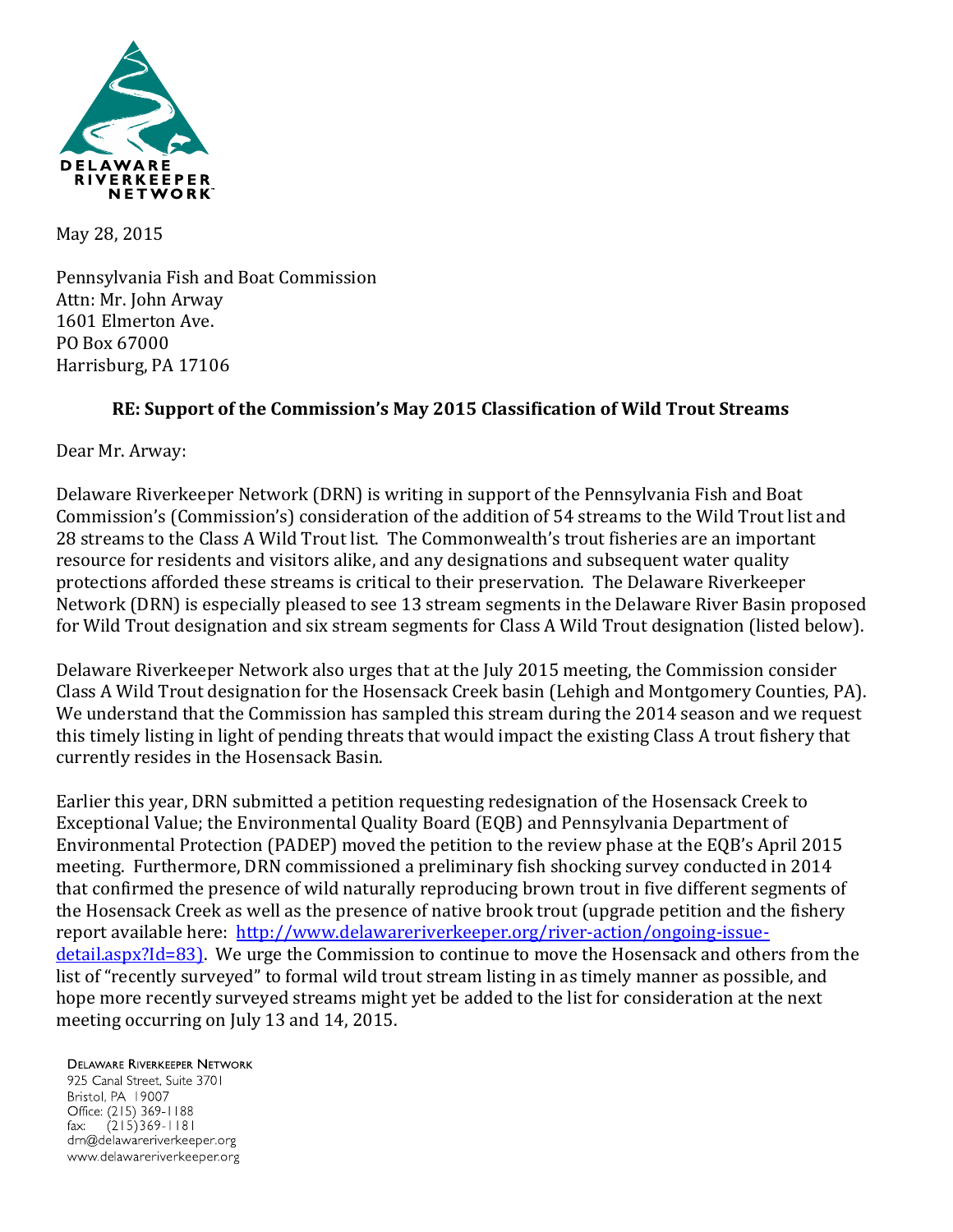## **PFBC Proposed Wild Trout Waters in the Delaware River Basin, May 2015**

| County       | <b>Stream</b>                                                                                  | <b>Basin</b>                           | <b>Description</b>                                   | <b>Location</b>        |
|--------------|------------------------------------------------------------------------------------------------|----------------------------------------|------------------------------------------------------|------------------------|
| <b>Berks</b> | <b>Birch Creek</b>                                                                             | Little Northkill Creek                 | Headwaters to<br>Bloody<br><b>Spring Road Bridge</b> | 40.498055<br>76.172501 |
| <b>Berks</b> | <b>UNT</b> to Maiden<br>Creek (RM 15.71-<br><b>Blue Rocks</b> )                                | Maiden Creek                           | Headwaters to Mouth 40.585941                        | 75.894669              |
| Chester      | Shamona Creek                                                                                  | East Branch<br><b>Brandywine Creek</b> | Headwaters to Mouth 40.039352                        | 75.708061              |
| Chester      | UNT to East Branch East Branch<br><b>Brandywine Creek</b><br>(RM 13.6-Below<br>Lyndell)        | <b>Brandywine Creek</b>                | Headwaters to Mouth 40.050465                        | 75.734978              |
| Chester      | <b>UNT</b> to West<br><b>Branch</b><br><b>Brandywine Creek</b><br>(RM 10.0-Below<br>Laurel)    | West Branch<br><b>Brandywine Creek</b> | Headwaters to Mouth 39.935284                        | 75.765732              |
| Chester      | <b>UNT</b> to West<br><b>Branch</b><br><b>Brandywine Creek</b><br>(RM 5.2—Glenhall)            | West Branch<br><b>Brandywine Creek</b> | Headwaters to Mouth 39.929043                        | 75.713814              |
| Chester      | <b>UNT</b> to West<br><b>Branch</b><br><b>Brandywine Creek</b><br>$(RM 9.14 -$<br>Romansville) | West Branch<br><b>Brandywine Creek</b> | Headwaters to Mouth 39.935757                        | 75.750908              |
|              | Northampton UNT to Lehigh<br>River<br>(RM 3.45)                                                | Lehigh River                           | I-78 to Mouth                                        | 40.647644<br>75.261307 |
| Schuylkill   | <b>Buteo Brook</b>                                                                             | Little Schuylkill River                | Headwaters to Mouth 40.634159                        | 76.015755              |
| Schuylkill   | Neifert Creek                                                                                  | Little Schuylkill River                | Headwaters to Mouth 40.832767                        | 76.004898              |
| Schuylkill   | Rabbit Run                                                                                     | Little Schuylkill River                | Headwaters to Mouth 40.778271                        | 75.962013              |
| Schuylkill   | UNT to Little<br>Schuylkill River<br>(RM 19.7-S<br>Tamaqua)                                    | Little Schuylkill River                | Headwaters to Mouth 40.755913                        | 75.947678              |
| Schuylkill   | <b>UNT</b> to Little<br>Schuylkill River<br>$(RM 3.2 - SGL)$<br>Above SR 61)                   | Little Schuylkill River                | Headwaters to Mouth 40.611374                        | 76.018181              |